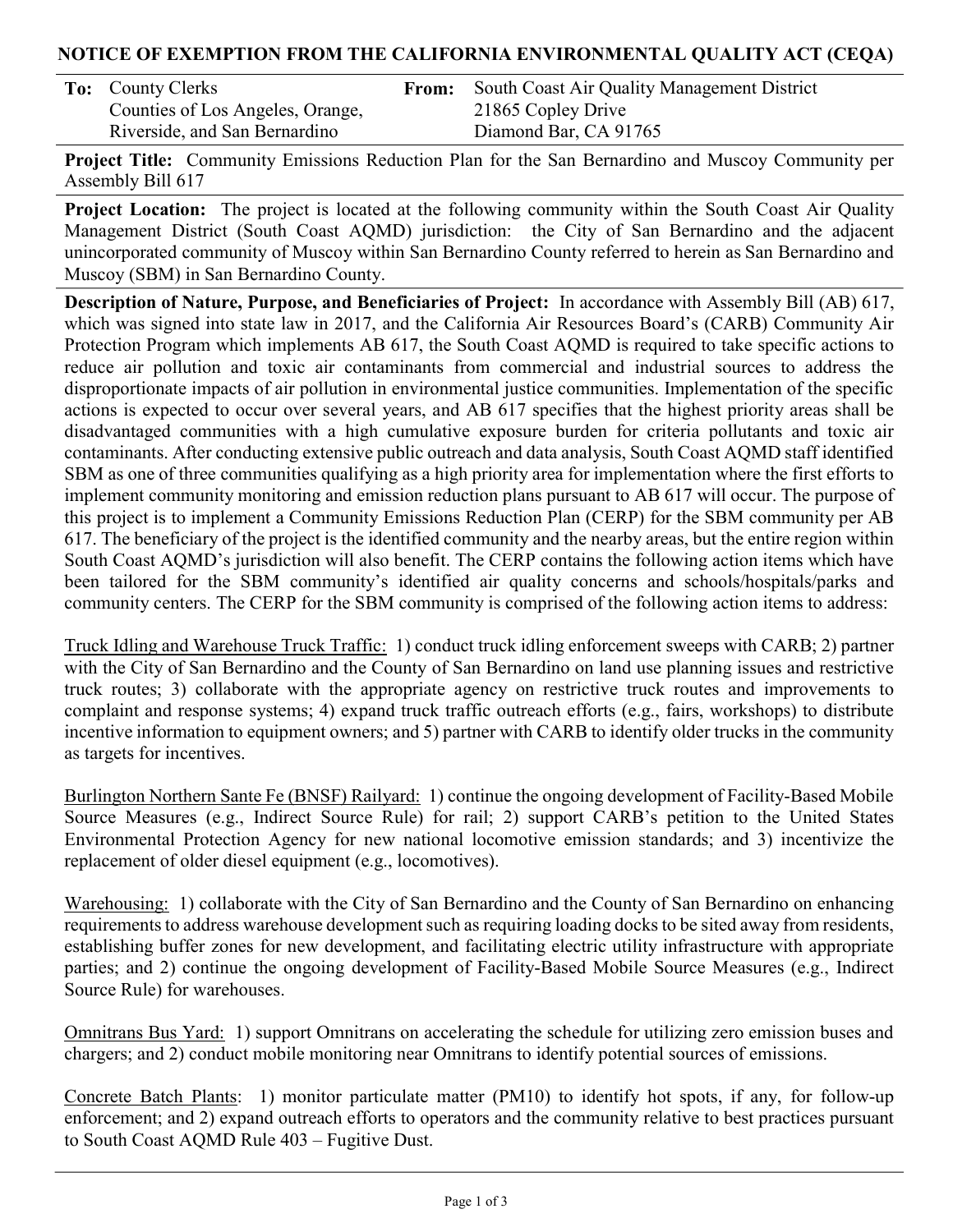Schools/Hospitals/Parks/Community Centers: 1) partner with the San Bernardino County Department of Public Health on outreach materials for air quality advisories and/or asthma related programs; 2) distribute air filtration systems to schools and homes; 3) identify new or existing sources or programs that can provide funding for tree planting; and 4) identify new or existing sources or programs that can provide funding for alternative fueled school buses.

| <b>Public Agency Approving Project:</b>     | <b>Agency Carrying Out Project:</b>         |
|---------------------------------------------|---------------------------------------------|
| South Coast Air Quality Management District | South Coast Air Quality Management District |

## Exempt Status:

CEQA Guidelines Section 15061(b)(3) – Common Sense Exemption

CEQA Guidelines Section 15262 – Feasibility and Planning Studies

CEQA Guidelines Section 15303 – New Construction or Conversion of Small Structures

CEQA Guidelines Section 15306 – Information Collection

CEQA Guidelines Section 15308 – Actions by Regulatory Agencies for Protection of the Environment

CEQA Guidelines Section 15309 – Inspections

CEQA Guidelines Section 15321 – Enforcement Actions by Regulatory Agencies

Reasons why project is exempt: In accordance with the California Environmental Quality Act (CEQA), South Coast AQMD staff has reviewed the proposed project pursuant to: 1) CEQA Guidelines Section 15002(k) – General Concepts, the three-step process for deciding which document to prepare for a project subject to CEQA; and 2) CEQA Guidelines Section 15061 – Review for Exemption, procedures for determining if a project is exempt from CEQA. Because the physical changes that may occur as a result of implementing portions of the proposed project would only require minimal construction activities and cause negligible physical impacts, South Coast AQMD staff has determined that it can be seen with certainty that there is no possibility that any physical actions that may be associated with the proposed project may have a significant adverse effect on the environment. Therefore, the project is considered to be exempt from CEQA pursuant to CEQA Guidelines Section 15061(b)(3) – Common Sense Exemption. Further, because the overall purpose of this project is to improve the environment of the SBM community and nearby areas and all of the action items within the SBM CERP support this goal, the action items are also categorically exempt from CEQA pursuant to CEQA Guidelines Section 15308 – Actions by Regulatory Agencies for Protection of the Environment.

The SBM CERP contains elements that qualify as feasibility and planning studies, because the collection of information is needed in order to make an informed decision about whether to take further action (e.g., future rule development). However, the portion of the SBM CERP that qualifies as feasibility and planning studies does not prescribe or commit to specific details about the future actions that may occur, nor have the future actions been approved or adopted in advance, because they require an open public process. Specifically, after the portions that qualify as feasibility or planning studies are completed, and if they result in a decision to go forward with future rule development, the regulated community, stakeholders, interested parties, and the public will be invited to participate in the rule development process in a public forum. For these reasons, the following action items for the SBM CERP are statutorily exempt from CEQA pursuant to CEQA Guidelines Section 15262

– Feasibility and Planning Studies:

- Continuing the ongoing development of Facility-Based Mobile Source Measures (e.g., Indirect Source Rule) for rail; and
- Continuing the ongoing development of Facility-Based Mobile Source Measures (e.g., Indirect Source Rule) for warehouses.

The following action items within the SBM CERP involve minor physical modifications to existing structures or buildings which are categorically exempt from CEQA pursuant to CEQA Guidelines Section 15303 – New Construction or Conversion of Small Structures:

- Installing air filtration systems with priority given to public schools along major truck routes; and
- Monitoring PM10 to identify hot spots, if any, for follow-up enforcement if needed at concrete plants.